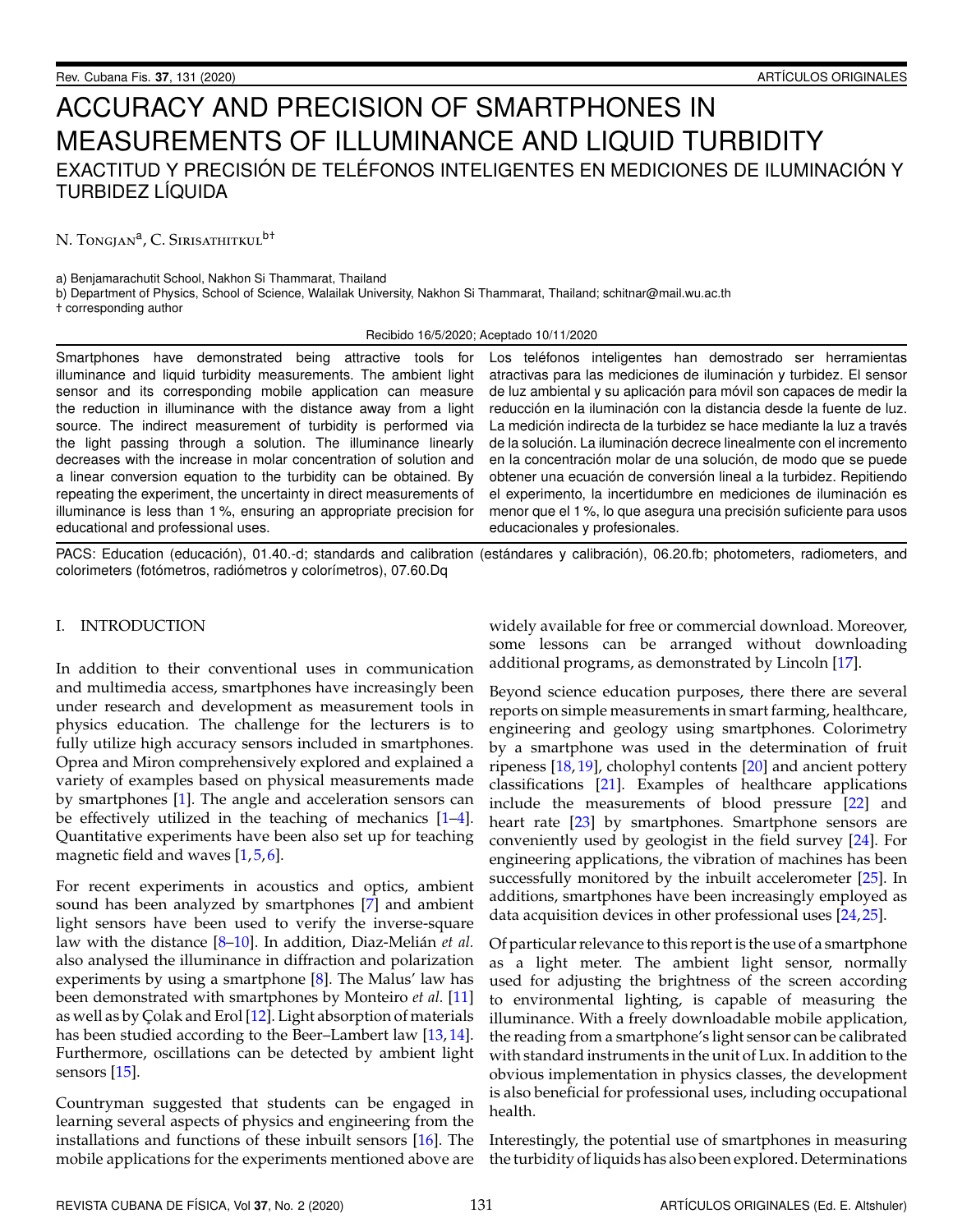of turbidity –a decrease in transparency of a liquid caused by the inclusion of suspended particles– are in demand for environmental monitoring and manufacturing processes. The traditional Secchi disk and Jackson candle turbidity meter relies on visual observations which are not easily standardized. Therefore, most commercial turbidity meters utilize the nephelometric 90° light scattering measurement and the unit of turbidity is defined in NTU (Nephelometric Turbidity Unit). The light from Mie scattering, depending on the liquid turbidity, is measured at right angle respect to the incident light. Based on this method, Hussain *et al.* devised a smartphone- based turbidity meter and tested it with formazin standard solutions [\[26\]](#page-3-15).

In this report, the measurement of illumination associated to light passing through a liquid is demonstrated as a route to determine the turbidity. The configuration somewhat resembles the Jackson candle turbidity meter, but replaces the eye inspection with the smartphone opposing the light source.

### II. EXPERIMENTAL SETUPS

Two different Android smartphones (Phone 1: Samsung Galaxy S7 and Phone 2: Vivo Y85) and two mobile applications (App 1: Lux Light Meter Free by Doggo Apps and App 2: Lux Light Meter Pro by Elena Polyanskaya) were firstly compared. Two incandescent bulbs were used as light sources. Defined by the Commission Internationale de l'Eclarage (CIE), such light sources correspond to the standard "illuminant A" with a relative power distribution of the Planck radiation around 2856 K [\[27\]](#page-3-16). This spectral range is effectively detected by the smartphone ambient light sensor [\[26\]](#page-3-15). In the first experiment, the illuminance was measured at varying distances (*d*) by aligning the ambient light sensor directly in front of a light bulb. Plots of illuminance from a 100 W light bulb as a function of 1/*d* <sup>2</sup> was then calibrated with an Extech 407026 Light Meter. The turbidity was indirectly determined from the illuminance through the solution, prepared by dissolving sugar in water to obtain a molar concentration within the range 0.1-0.6. The solution of varying turbidity was poured into an acrylic box of dimensions  $15\times15\times20$  cm<sup>3</sup>. The light bulb and the ambient light sensor were directly located on opposite sides of the container. By measuring the same solutions with an ECTN10IR Portable Turbidity Meter, the illuminance in Lux could be converted to the turbidity in NTU. All measurements were repeated three times for each data point.

#### III. RESULTS AND DISCUSSION

### *III.1. Smartphone as light meter*

The measurements using three different combinations of smartphone devices and mobile applications were compared. All three plots in Fig. [1](#page-1-0) similarly exhibit a linear trend of the inverse-square law in which the illuminance is inversely proportional to the distance squared (*d* 2 ) from the light bulb, approximated as a point source. The standard deviation from each measurement is minimal and the values of *R* 2 from three linear fits are comparable, ranging from 0.9924-0.9944.

The difference in equations describing the straight three lines in Fig. [1](#page-1-0) suggests that the changes in smartphone, and mobile application affect the illuminance reading and each combination needs a calibration with a standard instrument. Interestingly, the slope is significantly reduced by changing the smartphone, which reveals the characteristics of each ambient light sensor, but they are less sensitive to the mobile application used in this experiment.

<span id="page-1-0"></span>

Figure 1. Variation of illuminance from with the distance (*d*) from the light source measured by using three different combinations of smartphone devices and mobile applications.

The illuminance reading by Phone 1 (Samsung Galaxy S7) and App 1 (Lux Light Meter Free by Doggo Apps) can be calibrated with the standard light meter as shown in Fig. [2.](#page-1-1) The straight line with  $R^2 = 0.9996$  indicates very good agreement between the smartphone and the standard instrument. Error bars are not visible since the uncertainty from three repeated measurements are less than 1 %. The accuracy of the smartphone reading can be assessed by the slope of this calibration plot. The slope of 1.3289 from Fig. [2](#page-1-1) means that the reading by the ambient light sensor and mobile application in smartphone is higher than the illuminance measured by the standard instrument. The difference is likely attributed to the infrared contribution from the light source. Because the illuminance is luminous flux per unit area incident on a surface perpendicular to it [\[27\]](#page-3-16), the detection by the smartphone reading includes both visible light and infrared radiation from the incandescent light source. On the other hand, the Extech 407026 Light Meter is designed to eliminate this frequency range [\[28\]](#page-3-17).

<span id="page-1-1"></span>

Figure 2. Linear relationship between illuminance measured by a smartphone and a light meter (Phone 1 and App1; see text).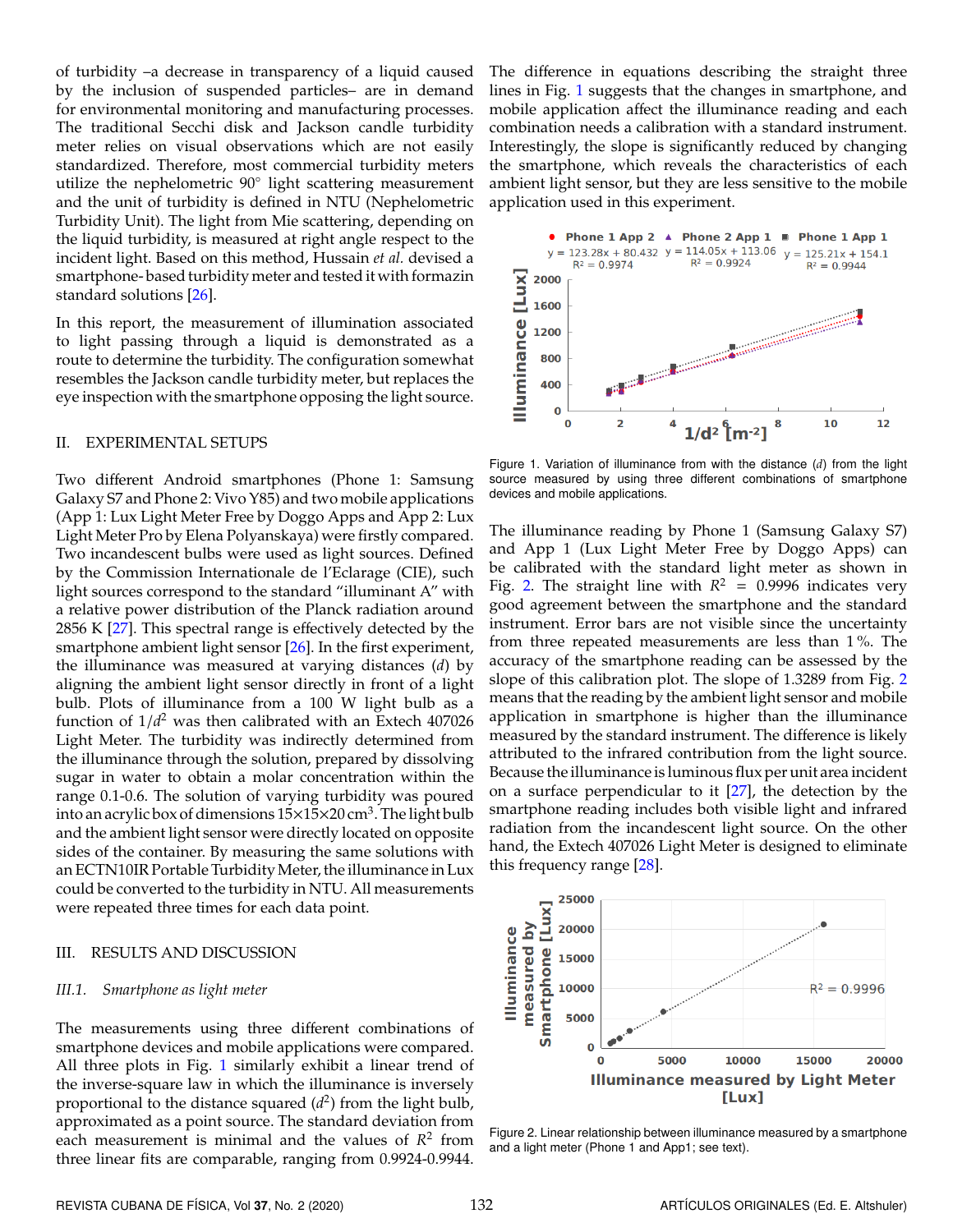#### *III.2. Smartphone as turbidity meter*

The results from the solutions of different concentrations, firstly measured by the turbidity meter, are shown in Fig. [3.](#page-2-7) The turbidity within the range of 4-20 NTU is directly proportional to the concentration of the solution from 0.1 to 0.6 Molar. Likewise, the illuminance of the light passing through the solution is also reduced with increasing molar concentration of the solution. This is consistent with the enhanced light absorption and scattering with increasing number of particles in solution.

<span id="page-2-7"></span>

Figure 3. Variation of the turbidity measured by the turbidity meter as a function of the molar concentration of solutions.

By comparing the measurement by a smartphone with the turbidity meter reading, a straight line is obtained with  $R<sup>2</sup> = 0.9958$  as shown in Fig. [4.](#page-2-8) Error bars indicate that the uncertainty in measurements by the smartphone is 1.77 %, higher than those made by the turbidity meter. This linear variation can be represented by a conversion equation;

$$
Turbidity = -0.0092(Illuminance) + 35.462.
$$
 (1)

Certainly, the reproducibility of this measurement is highly influenced by the type of light source. Fluorescent lamps have a large variation of spectral distributions. Fluorescent light sources likely lower the sensitivity of this measurement set-up. Furthermore, the ambient light sensor may not be sufficiently sensitive to the light passing through very turbid water and the measurement of illumination by an opposing smartphone is therefore not effective in the case of waste water. With a different configuration, Hussain *et al.* demonstrated that the turbidity up to 400 NTU could be measured  $[26]$ . Their smartphone-based turbidity meter deployed an IR LED as a light source and measured the scattered infrared light at 90 $\degree$  using a proximity sensor.

The results in this section underline the versatility and precision of the ambient light sensors contained in smart phones. Besides the direct measurement of light, they can be used in the indirect measurement of other physical quantities by calibrating with standard instruments. As illustrated in the case of turbidity, the repeatability and linearity in an extended range are appropriate for educational and other professional applications.

<span id="page-2-8"></span>

Figure 4. Linear relationship between the illuminance measured by the turbidity meter and the smartphone. (Phone 1 and App1; see text).

### IV. CONCLUSION

The smartphone's ambient light sensors can measure light illuminance in a way comparable to a standard light meter. The study of three different combinations of smartphones and mobile applications confirms that the illuminance is inversely proportional to the distance squared from the light source. When increasing the concentration and the turbidity of the solution, the light sensor from the smartphone detects a linear reduction in the illuminance of the light passing through the solution. That makes smartphones useful for both educational and professional applications related to the quantification of turbidity.

# ACKNOWLEDGEMENTS

The scholarship for the first author from Development and Promotion of Science and Technology Talents Project (DPST) is acknowledged.

# V. REFERENCES

- <span id="page-2-0"></span>[1] M. Oprea and C. Miron, Rom. Rep. Phys. **66**,1236 (2014).
- [2] J. Kuhn and P. Vogt, Phys. Teach. **50**, 182 (2012).
- [3] T. Pierratos and H. M. Polatoglou, Phys. Educ. **53**, 015021 (2018).
- <span id="page-2-1"></span>[4] M. A. González, A. Gómez and M. A. González, Papers Phys. **10**, 100005 (2018).
- <span id="page-2-2"></span>[5] E. Arribas, I. Escobar, C. P. Suárez, A. Najera and A. Belendez, Eur. J. Phys. **36**, 065002 (2015).
- <span id="page-2-3"></span>[6] M. Thepnurat, P. Nikonphan, S. Mungkhalad, P. Saphet, K. Supawan and A. Tong-on, Phys. Educ. **55**, 035011 (2020).
- <span id="page-2-4"></span>[7] C. Florea, Phys. Teach. **57**, pp.214 (2019).
- <span id="page-2-5"></span>[8] V. L. Diaz-Melián, L. A. Rodriguez, F. Pedroso-Camejo, J. Mieres, Y. de Armas, A. J. Batista-Leyva and E. Altshuler, Rev. Cubana Fis. **36**, 4 (2019).
- [9] I. Salinas, M. H. Gimenez, J. A. Monsoriu and J. C. Castro-Palacio, Phys. Teach. **56**, 562 (2018).
- <span id="page-2-6"></span>[10] J. A. Sans, J. Gea-Pinal, M H Gimenez, A R Esteve, J Solbes and J A Monsoriu, Eur. J. Phys. **38**, 025301 (2017).